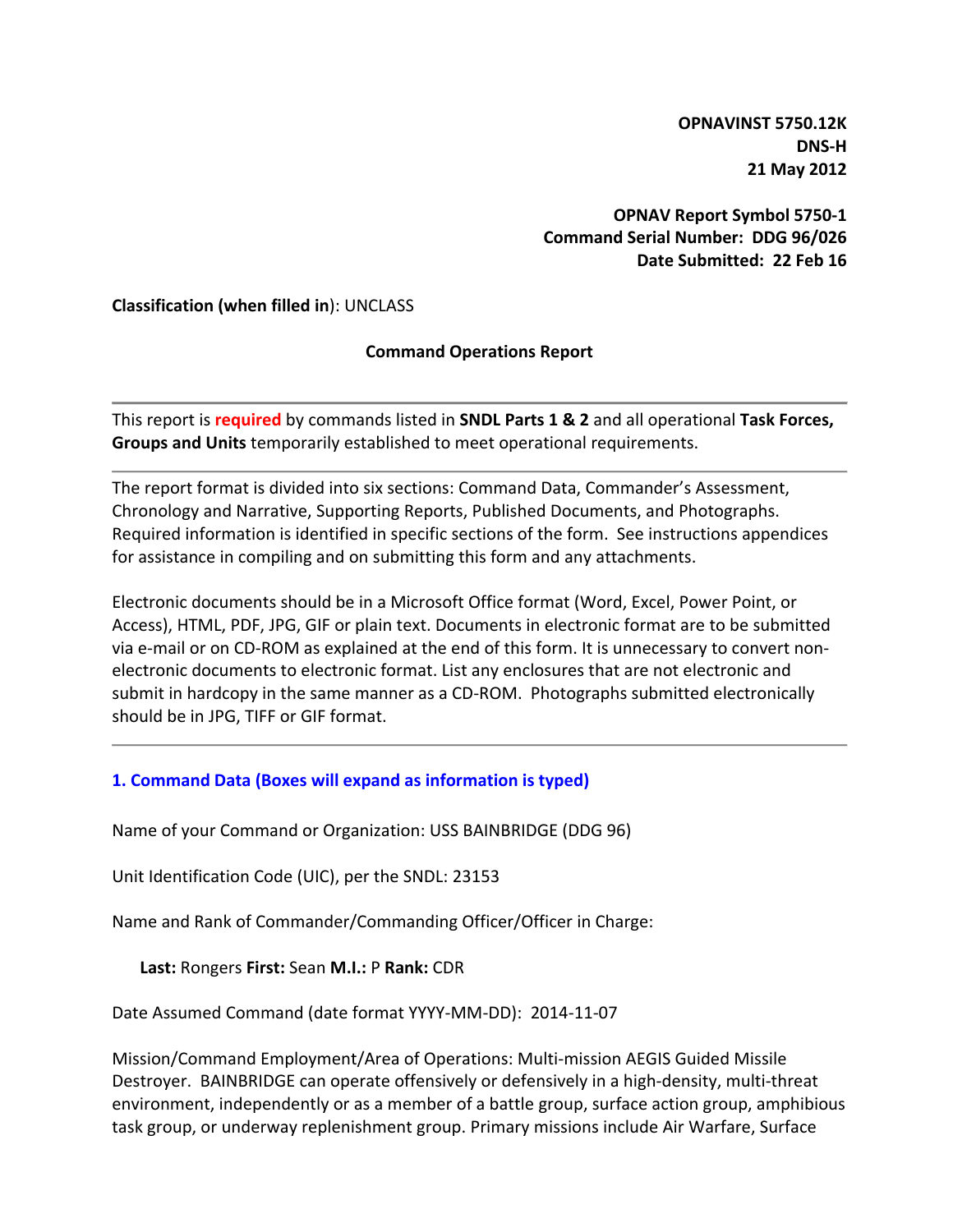Warfare, Undersea Warfare, Strike Warfare. This year BAINBRIDGE completed Basic Phase Certification, Advanced Phase Certification for Independent Deployment, Underway Material Inspection by the Board of Inspection and Survey and a independent deployment to US AFRICA Command Area of Responsibility

Permanent Location (Home Port for deployable units): Norfolk, Virginia

Immediate Superior in Command:

Operational: Commander, Destroyer Squadron 28 (01 Jan – 08 May, 27 Nov – 31 Dec); Commander, Task Force 65 (08 MAY – 27 Nov) Administrative: Commander, Destroyer Squadron 28

Identify your assigned Task Force/Group/Unit name(s) and mission(s). Include OPLAN(s) and or named operations you participated in during Task Force assignment (if applicable): Task Force 65, 08 May to 27 November, Maritime Domain Awareness, Intelligence, Surveillance, and Reconnaissance

Name(s) of Forces, Commands, Ships, Squadrons or Units assigned or under your operational control (if applicable): N/A

Type and number of Aircraft Assigned and Tail Codes, if applicable: N/A

Commands, Detachments or Units deployed on board or stationed aboard as tenant activities (as applicable): ScanEagle UAS Detachment

Number of Personnel Assigned:

Officers: 36 Enlisted: 290 Civilian: 0

Command Point of Contact (required entry, complete in full):

Name (Rank, First Name, Middle Initial, Last Name): ENS Job Title/Office Code: Admin Officer/NAVADMIN E-mail (both classified and unclassified, if available): Phone number(s):

Command Mailing Address:

USS BAINBRIDGE (DDG 96) UNIT 100325 FPO AE 09565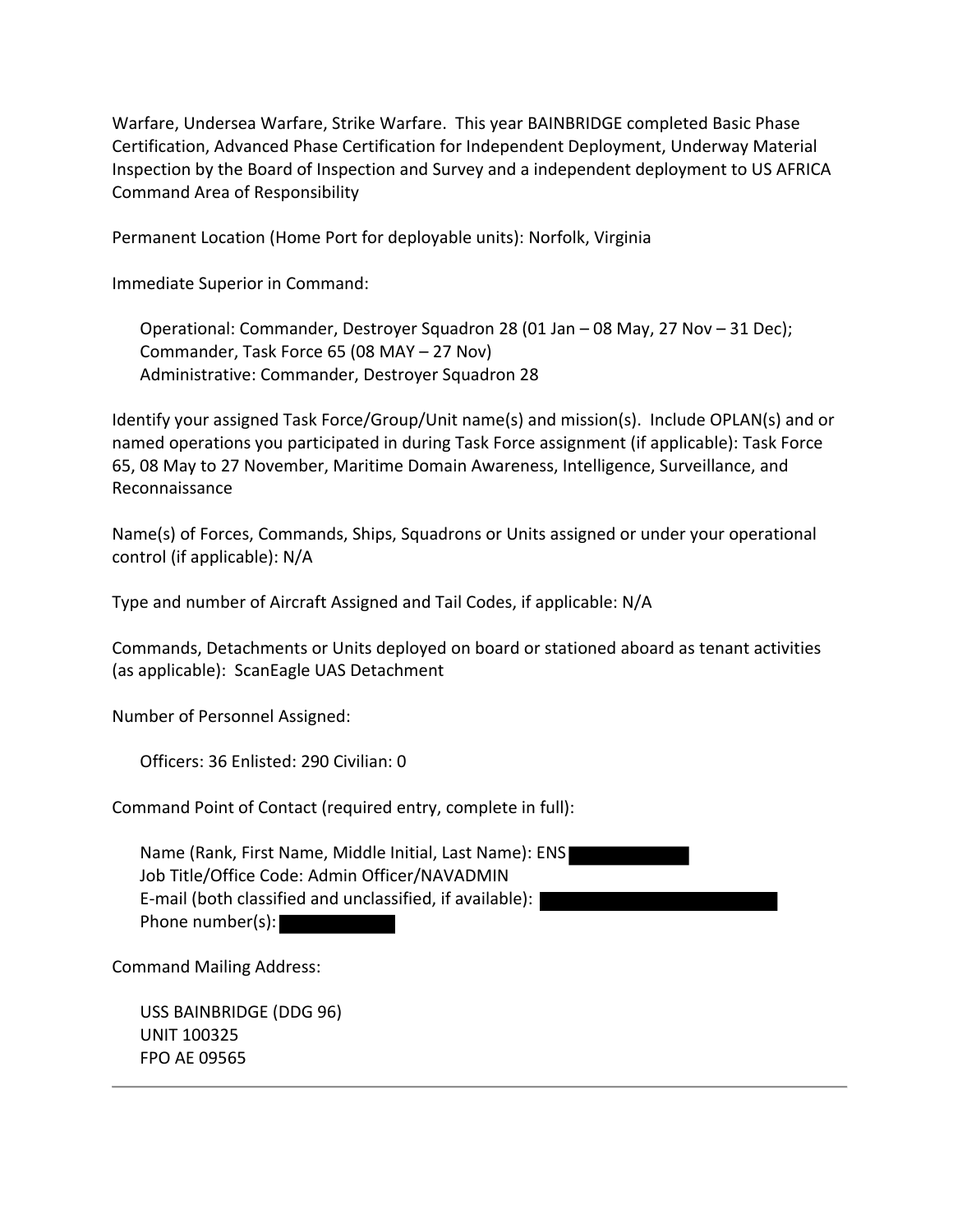## **2. Commander's Assessment**

USS BAINBRIDGE had an extremely successful year. The ship began 2015 in the middle of a rigorous workup cycle and both TYPE Commander and Board of Inspections and Survey Material Inspections. The crew performed phenomenally throughout all evolutions and prepared BAINBRIDGE to meet all operational requirements.

BAINBRIDGE completed final preparations for deployment and departed on the third of May. The crew was focused, driven, and ready for the challenge. Throughout the deployment, the crew maintained peak operational readiness and demonstrated incredible flexibility in carrying out our mission as we made multiple schedule adjustments to accommodate the ever changing world and mission. BAINBRIDGE continually proved to be an exceptionally valuable asset to AFRICOM, providing much-needed surveillance, intelligence, and reconnaissance in theater.

BAINBRIDGE performed a pivotal role in several key moments in our global security efforts and performed exceptionally through each challenge during this high-paced year. Keeping performance up while maintaining an incident-free deployment, we have continuously delivered excellent products and results. Always living up to our motto of COMPETENCE, DEDICATION, DISCIPLINE!

| 01 JAN - 11 JAN | <b>CMAV</b>                                     |
|-----------------|-------------------------------------------------|
| 12 JAN - 19 JAN | UNDERWAY, PREPS FOR READ-E7                     |
| 20 JAN - 21 JAN | RE-7, RAS WITH LEROY GRUMMAN                    |
| 21 JAN - 27 JAN | PREPS FOR INSURV IN PORT NORFOLK                |
| 27 JAN - 30 JAN | UNDERWAY, INSURV                                |
| 31 JAN - 19 FEB | VITAL EQUIPMENT ONLOADS FOR DEPLOYMENT          |
| 20 FEB - 08 MAR | UNDERWAY, TFEX, MISSILE LAUNCH CONDUCTED        |
| 09 MAR - 15 MAR | <b>SCANEAGLE CERTIFICATION</b>                  |
| 16 MAR - 20 MAR | AMMO ONLOAD IN PORT YORKTOWN, VA                |
| 21 MAR - 26 APR | PRE-DEPLOYMENT STAND DOWN                       |
| 27 APR - 28 APR | <b>FAST CRUISE</b>                              |
| <b>29 APR</b>   | UNDERWAY, PRE-DEPLOYMENT CHECKS                 |
| 30 APR - 03 MAY | IN PORT NORFOLK, FINAL PREPARATIONS FOR GETTING |
|                 | <b>UNDERWAY</b>                                 |
| 03 MAY - 08 MAY | UNDERWAY, TRANSLANT; DEPLOYMENT COMMENCED       |
| <b>08 MAY</b>   | OUTCHOP FLEET FORCE, INCHOP C6F                 |
| 08 MAY - 10 MAY | TRANSIT TO PORT VISIT PONTA DELGADA, POR        |
| 10 MAY - 13 MAY | IN PORT PONTA DELGADA                           |
| 13 MAY - 15 MAY | <b>TRANSIT PONTA DELGADA TO STROG</b>           |
| 15 MAY          | <b>STROG TRANSIT</b>                            |
| 15 MAY - 17 MAY | STROG TO PHOENIX EXPRESS OPERATION AREA         |

#### **3. Chronology**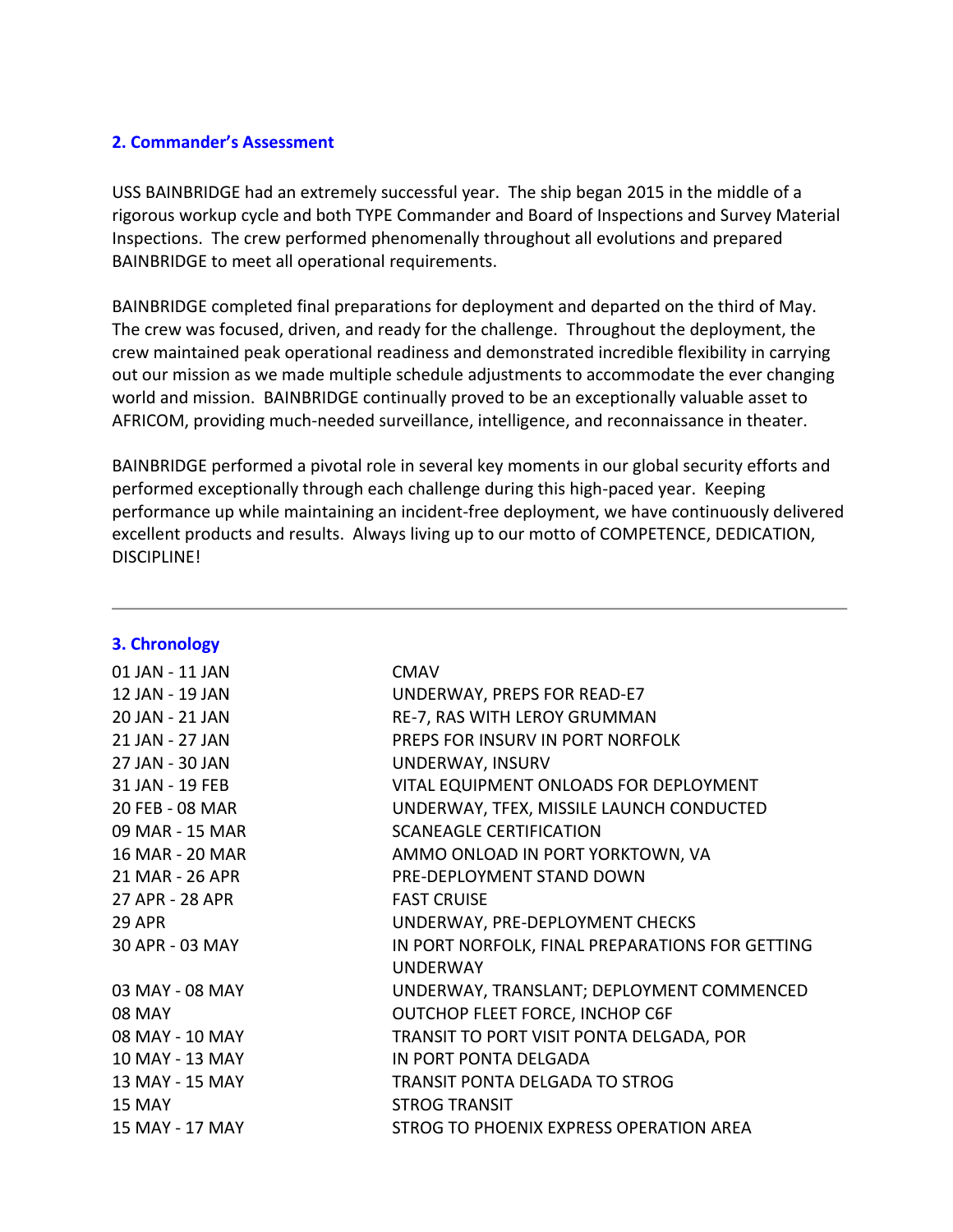| 17 MAY - 19 MAY        | <b>OPERATION PHOENIX EXPRESS</b>                  |
|------------------------|---------------------------------------------------|
| 19 MAY - 20 MAY        | PHOENIX EXPRESS OP AREA TO AUGUSTA BAY, IT        |
| 20 MAY - 21 MAY        | IN PORT AUGUSTA BAY, IT                           |
| 21 MAY - 22 MAY        | AUGUSTA BAY TO RAS WITH USNS JOHN LENTHALL        |
| 22 MAY                 | RAS WITH USNS JOHN LENTHALL                       |
| 22 MAY - 25 MAY        | TRANSIT FROM RAS TO STATION IVO NORTHERN          |
|                        | <b>AFRICA</b>                                     |
| 25 MAY - 27 MAY        | <b>TRANSIT TO AUGUSTA BAY</b>                     |
| 27 MAY                 | IVO AUGUSTA BAY, BOAT OPS FOR PART PICKUP         |
| 27 MAY - 28 MAY        | <b>TRANSIT TO STATION IVO NORTHERN AFRICA</b>     |
| 28 MAY - 01 JUN        | ON STATION IVO NORTHERN AFRICA                    |
| 01 JUN - 02 JUN        | <b>TRANSIT TO RAS WITH USNS JOHN LENTHALL</b>     |
| 02 JUN                 | RAS WITH USNS JOHN LENTHALL                       |
| 02 JUN - 03 JUN        | TRANSIT FROM RAS TO STATION IVO NORTHERN AFRICA   |
| 03 JUN - 12 JUN        | ON STATION IVO NORTHERN AFRICA                    |
| 12 JUN - 13 JUN        | TRANSIT FROM STATION TO RAS WITH USNS JOHN        |
|                        | LENTHALL                                          |
| 13 JUN                 | RAS WITH USNS JOHN LENTHAL                        |
| 13 JUN - 14 JUN        | TRANSIT FROM RAS TO STATION IVO NORTHERN AFRICA   |
| 14 JUN - 22 JUN        | ON STATION IVO NORTHERN AFRICA                    |
| <b>22 JUN</b>          | TRANSIT FROM STATION TO SOUDA BAY, CRETE (GREECE) |
| 22 JUN - 26 JUN        | IN PORT SOUDA BAY                                 |
| 26 JUN - 27 JUN        | TRANSIT FROM SOUDA BAY TO RAS WITH USNS JOHN      |
|                        | LENTHALL AND STATION IVO NORTHERN AFRICA          |
| <b>27 JUN</b>          | TRANSIT FROM STATION TO TO SUEZ CANAL             |
| <b>28 JUN</b>          | <b>SUEZ TRANSIT</b>                               |
| 28 JUN - 30 JUN        | TRANSIT SUEZ TO BAB-EL-MANDEB THROUGH             |
|                        | <b>RED SEA</b>                                    |
| 01 JUL                 | <b>BAB-EL-MANDEB TRANSIT</b>                      |
| 02 JUL                 | <b>TRANSIT GULF OF ADEN</b>                       |
| 03 JUL                 | RAS WITH USNS CARL BRASHEAR                       |
| 04 JUL                 | <b>TRANSIT GULF OF ADEN</b>                       |
| 05 JUL - 18 JUL        | ON STATION IVO EASTERN AFRICA                     |
| 13 JUL - 31 AUG        | READ-E1                                           |
| <b>19 JUL</b>          | <b>RAS USNS PATUXENT</b>                          |
| 20 JUL - 01 AUG        | ON STATION IVO EASTERN AFRICA                     |
| 02 AUG                 | <b>RAS WITH USNS PATUXENT</b>                     |
| 03 AUG - 08 AUG        | ON STATION IVO EASTERN AFRICA                     |
| 08 AUG - 11 AUG        | TRANSIT FROM STATION TO PORT LOUIS,               |
|                        | <b>MAURITIUS</b>                                  |
| 12 AUG - 22 AUG        | PORT VISIT PORT LOUIS, MAURITIUS                  |
| <b>22 AUG - 26 AUG</b> | TRANSIT TO RAS IVO GULF OF ADEN                   |
| 27 AUG                 | RAS WITH USNS JOHN ERICSSON                       |
| 28 AUG                 | TRANSIT GULF OF ADEN TO BAB-EL-MANDEB;            |
|                        |                                                   |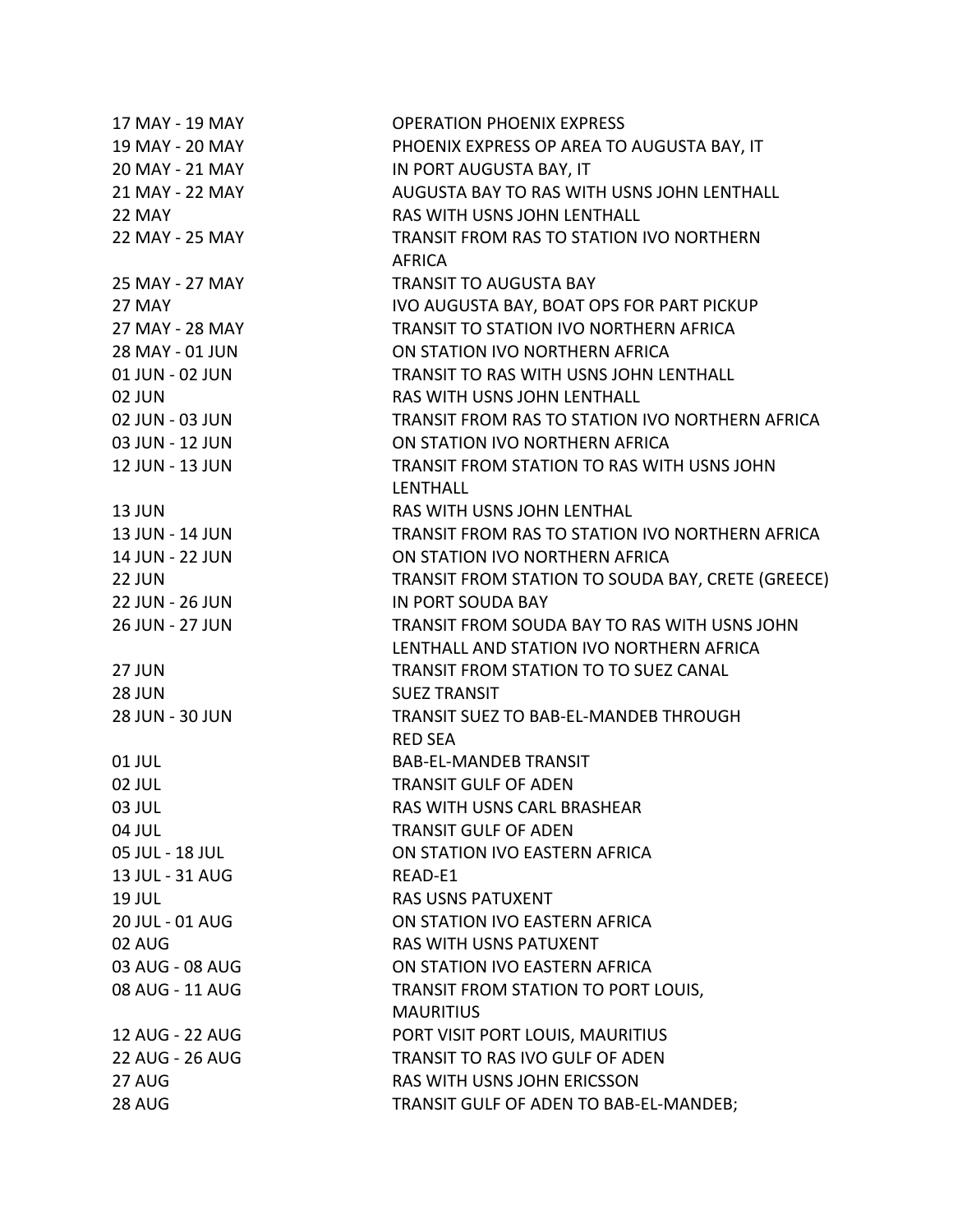|                 | RHIB RUN FOR PARTS, DJIBOUTI; DECK LANDING         |
|-----------------|----------------------------------------------------|
|                 | <b>QUALIFICATIONS WITH USS FORREST SHERMAN</b>     |
| 29 AUG          | BAM TRANSIT, RAS WITH USNS JOSHUA                  |
|                 | <b>HUMPHREYS</b>                                   |
| 30 AUG - 02 SEP | <b>TRANSIT THROUGH RED SEA</b>                     |
| 02 SEP          | FIRST TRANSIT THROUGH NEW NORTHBOUND SECTION OF    |
|                 | SUEZ CANAL BY US WARSHIP                           |
| 03 SEP          | <b>RAS WITH USNS LEROY GRUMMAN</b>                 |
| 03 SEP - 04 SEP | TRANSIT FROM SUEZ TO STATION IVO NORTHERN AFRICA   |
| 05 SEP - 21 OCT | ON STATION IVO NORTHERN AFRICA WITH RAS ON 11, 19, |
|                 | 28 SEPTEMBER; 6, 17 OCTOBER WITH USNS LEROY        |
|                 | <b>GRUMMAN</b>                                     |
| <b>22 OCT</b>   | TRANSIT FROM STATION IVO NORTHERN AFRICA TO GAETA, |
|                 | IT.                                                |
| 23 OCT - 29 OCT | PORT VISIT GAETA, IT                               |
| <b>29 OCT</b>   | TRANSIT FROM GAETA, IT TO STATION IVO NORTHERN     |
|                 | <b>AFRICA</b>                                      |
| 30 OCT - 16 NOV | ON STATION IVO NORTHERN AFRICA WITH RAS ON 3, 9,   |
|                 | <b>AND 16 NOVEMBER</b>                             |
|                 | WITH USNS LEROY GRUMMAN                            |
| <b>19 NOV</b>   | STRAIT OF GIBRALTAR TRANSIT                        |
| <b>20 NOV</b>   | PORT VISIT ROTA, SPAIN                             |
| <b>21 NOV</b>   | <b>TRANSIT FROM ROTA TO FUNCHAL</b>                |
| <b>23 NOV</b>   | BRIEF STOP FOR FUEL IN FUNCHAL, PORTUGAL           |
| 24 NOV - 02 DEC | <b>TRANSATLANTIC VOYAGE</b>                        |
| <b>27 NOV</b>   | OUTCHOP C6F, INCHOP FLEET FORCES                   |
| 02 DEC          | <b>RETURN TO HOME PORT NORFOLK</b>                 |
| 02 DEC - 31 DEC | CMAV AND POST-DEPLOYMENT STAND DOWN                |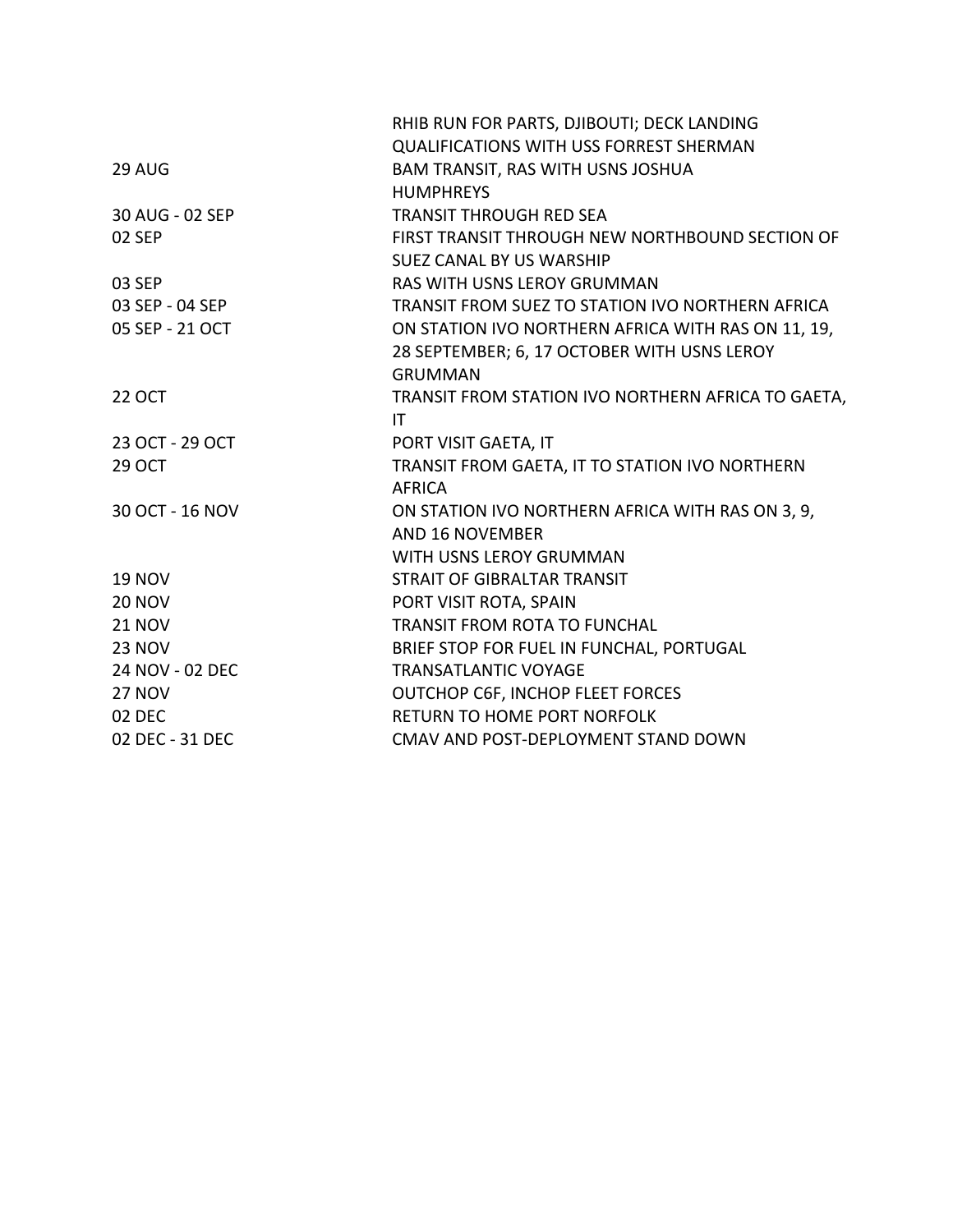## **Narrative**

In January 2015, BAINBRIDGE continued and completed all basic phase certifications and advanced phase certifications. Intertwined within these certifications, BAINBRIDGE underwent a series of Type Commander and INSURV material inspections with successful performances during both and included becoming the first DDG to achieve a perfect material demonstration for Air Defense and Undersea Warfare. BAINBRIDGE completed the month with a successful replenishment at sea with USNS Leroy Grumman.

In February, BAINBRIDGE received the final installations of equipment for deployment; this included ammunition, ScanEagle components, and SLQ-32 updates. BAINBRIDGE finished the month completed advanced phase, force protection, and the underway certifications during Task Force Exercise conducted with ships and staff from the Canadian Navy. This exercise included a successful SM-2 missile live fire.

In March, BAINBRIDGE shifted focus to certifying our ScanEagle detachment. This concluded the full scope of certifications the ship needed prior to the 2015 deployment. BAINBRIDGE concluded the month by completing a short port visit to Naval Weapons Station Yorktown to complete deployment ammunition onload.

On 3 May, BAINBRIDGE departed on a seven month deployment to support the global war on terrorism. During the Atlantic crossing, BAINBRIDGE stopped in Ponta Delgada, Portugal. During this visit BAINBRIDGE conducted a series of community relations projects and hosted a reception for local leadership reaffirming beneficial diplomatic relationships with one of the United States' oldest allies.

Also in May, BAINBRIDGE conducted a Eastward transit through the Straits of Gibraltar and then joined the ongoing SIXTH Fleet Exercise PHOENIX EXPRESS 15 where BAINBRIDGE provided a training platform and subject matter expertise to Sailors from Morocco and Tunisia supporting Theater Security Cooperation in the region and improving interoperability between Northern African nations for maritime security operations. BAINBRIDGE completed the month with a short visit to Augusta Bay, Italy and a RAS with USNS John Lenthall.

In June, USS BAINBRIDGE conducted routine patrolling operations in the Central Mediterranean, a port visit to Souda Bay, Crete and completed the month conducting a Southern transit through the Suez Canal, the Red Sea and the Bab-el-Mandeb.

In July, BAINBRIDGE performed a RAS with the USNS Carl Brasher on 3 July and then started routine presence operations off the eastern coast of Africa, supporting AFRICOM theater operations. BAINBRIDGE also commenced the TYCOM directed Readiness Assessment READ-E1 (Ship manning, training and equipment self assessment).

August started with BAINBRIDGE transiting to Port Louis, Mauritus for a voyage maintenance availability. Throughout this period, the BAINBRIDGE crew conducted much need repairs and revitalized the ship's exterior. Additionally, BAINBRIDGE was able to conduct several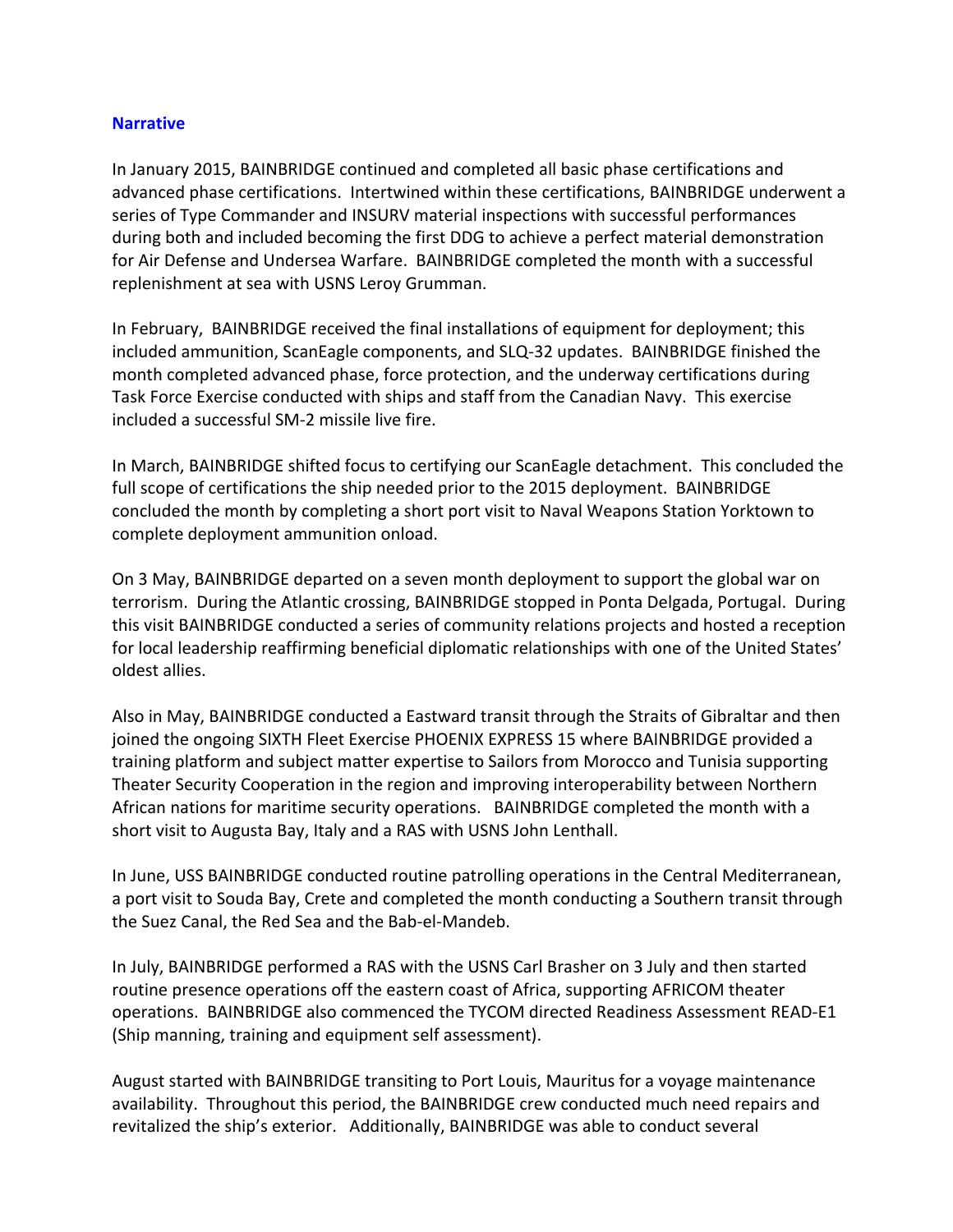community relations projects, and experience the local culture. The highlight of this stop was BAINBRIDGE hosting a luncheon for the President of Mauritius and the US Ambassador to Mauritius and Seychelles.

BAINBRIDGE finished August again on patrol off the Eastern coast of Africa and then transited north through the Red Sea and to the southern entrance of the Suez Canal.

BAINBRIDGE, on 2 September, became the first US Navy ship to execute a transit through the new Northbound section of the Suez Canal. Upon completion of the transit BAINBRIDGE spent the remainder of September on patrol in the Central Mediterranean, remaining there until the end of October when BAINBRIDGE visited Gaeta, Italy.

BAINBRIDGE finished October and started November back on patrol in the Central Mediterranean Sea before commencing a homebound transit. BAINBRIDGE completed a short port visit to Rota, Spain and a brief stop for fuel in Funchal, Portugal prior to chopping to CTF 80.

BAINBRIDGE made her return to homeport on 2 December, completing a successful seven month deployment. The remainder of 2015 consisted of post-deployment stand down, the beginning of a continuous maintenance availability and the offload of ScanEagle detachment and equipment.